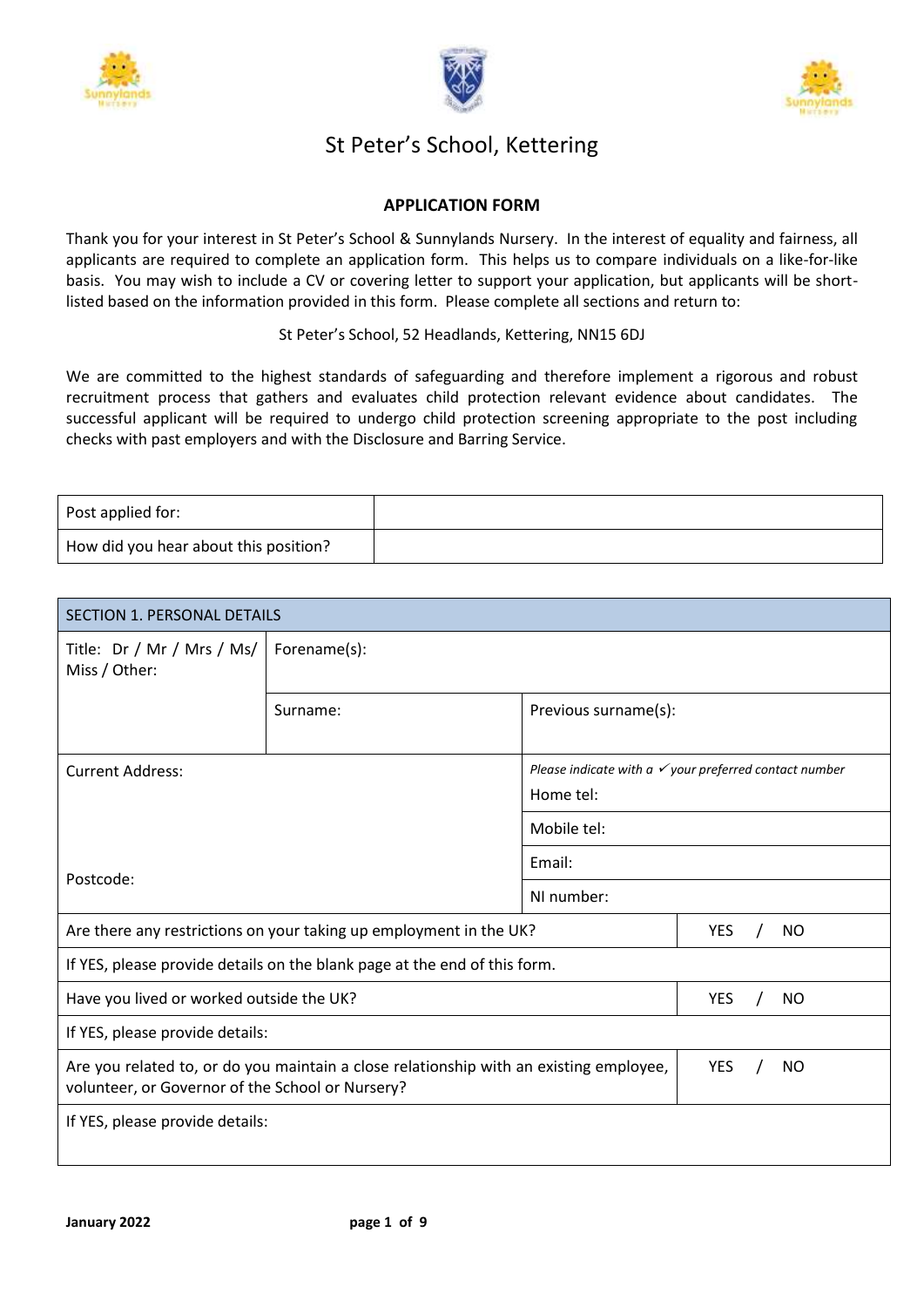| <b>SECTION 2 - EMPLOYMENT HISTORY</b>                                                                                                                                                                                                                                       | Candidate No:       |  |
|-----------------------------------------------------------------------------------------------------------------------------------------------------------------------------------------------------------------------------------------------------------------------------|---------------------|--|
| Please start with your current or most recent employer and include details of all former employers since leaving full<br>time education. Any gaps between periods of employment or between finishing school/training and employment<br>should be explained (see section 3). |                     |  |
| Name and address of current / most recent employer:                                                                                                                                                                                                                         | Start Date (MM/YY): |  |
|                                                                                                                                                                                                                                                                             | End Date (MM/YY):   |  |
|                                                                                                                                                                                                                                                                             | Notice period:      |  |
|                                                                                                                                                                                                                                                                             | Salary:             |  |
| Job title:                                                                                                                                                                                                                                                                  | Benefits:           |  |
| Brief summary of role and responsibilities:                                                                                                                                                                                                                                 |                     |  |
|                                                                                                                                                                                                                                                                             |                     |  |
|                                                                                                                                                                                                                                                                             |                     |  |
|                                                                                                                                                                                                                                                                             |                     |  |
| Reason for seeking other employment:                                                                                                                                                                                                                                        |                     |  |
|                                                                                                                                                                                                                                                                             |                     |  |
| Name and address of employer:                                                                                                                                                                                                                                               | Start Date (MM/YY): |  |
|                                                                                                                                                                                                                                                                             | End Date (MM/YY):   |  |
|                                                                                                                                                                                                                                                                             | Salary:             |  |
| Job title:                                                                                                                                                                                                                                                                  | Benefits:           |  |
| Brief summary of role and responsibilities:                                                                                                                                                                                                                                 |                     |  |
|                                                                                                                                                                                                                                                                             |                     |  |
|                                                                                                                                                                                                                                                                             |                     |  |
|                                                                                                                                                                                                                                                                             |                     |  |
| Reason for leaving:                                                                                                                                                                                                                                                         |                     |  |
|                                                                                                                                                                                                                                                                             |                     |  |
| Name and address of employer:                                                                                                                                                                                                                                               | Start Date (MM/YY): |  |
|                                                                                                                                                                                                                                                                             | End Date (MM/YY):   |  |
|                                                                                                                                                                                                                                                                             | Salary:             |  |
| Job title:                                                                                                                                                                                                                                                                  | Benefits:           |  |
| Brief summary of role and responsibilities:                                                                                                                                                                                                                                 |                     |  |

Reason for leaving: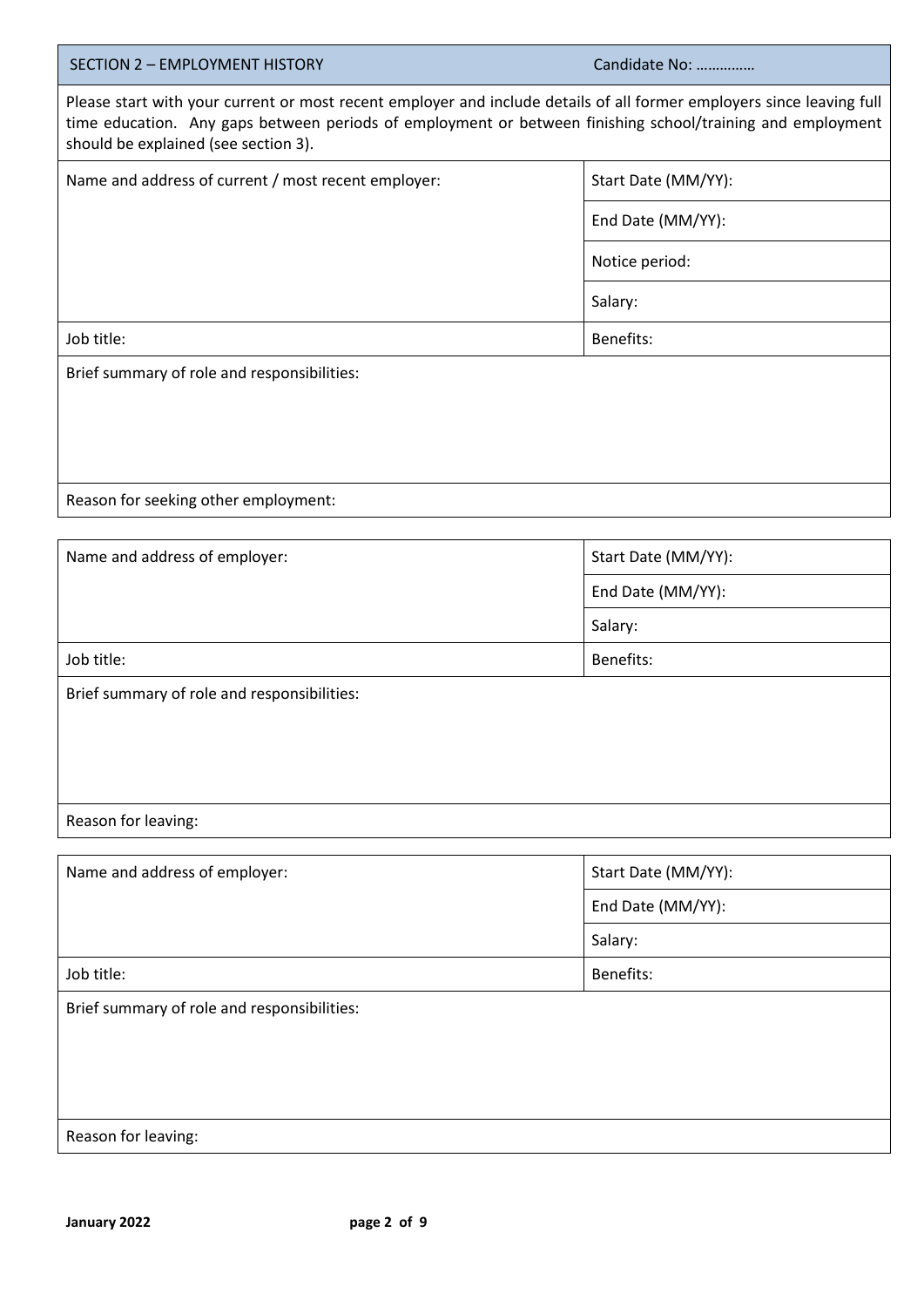| Name and address of employer:               | Start Date (MM/YY): |
|---------------------------------------------|---------------------|
|                                             | End Date (MM/YY):   |
|                                             | Salary:             |
| Job title:                                  | Benefits:           |
| Brief summary of role and responsibilities: |                     |
|                                             |                     |
|                                             |                     |
|                                             |                     |
| Reason for leaving:                         |                     |

| Name and address of employer:               | Start Date (MM/YY): |
|---------------------------------------------|---------------------|
|                                             | End Date (MM/YY):   |
|                                             | Salary:             |
| Job title:                                  | Benefits:           |
| Brief summary of role and responsibilities: |                     |
|                                             |                     |
|                                             |                     |
|                                             |                     |
| Reason for leaving:                         |                     |

| Name and address of employer:               | Start Date (MM/YY): |
|---------------------------------------------|---------------------|
|                                             | End Date (MM/YY):   |
|                                             | Salary:             |
| Job title:                                  | Benefits:           |
| Brief summary of role and responsibilities: |                     |
|                                             |                     |
|                                             |                     |
|                                             |                     |
| Reason for leaving:                         |                     |

# Please continue on a separate sheet of A4 paper if necessary (headed Supplement - Past Employment History) and attach to this Application Form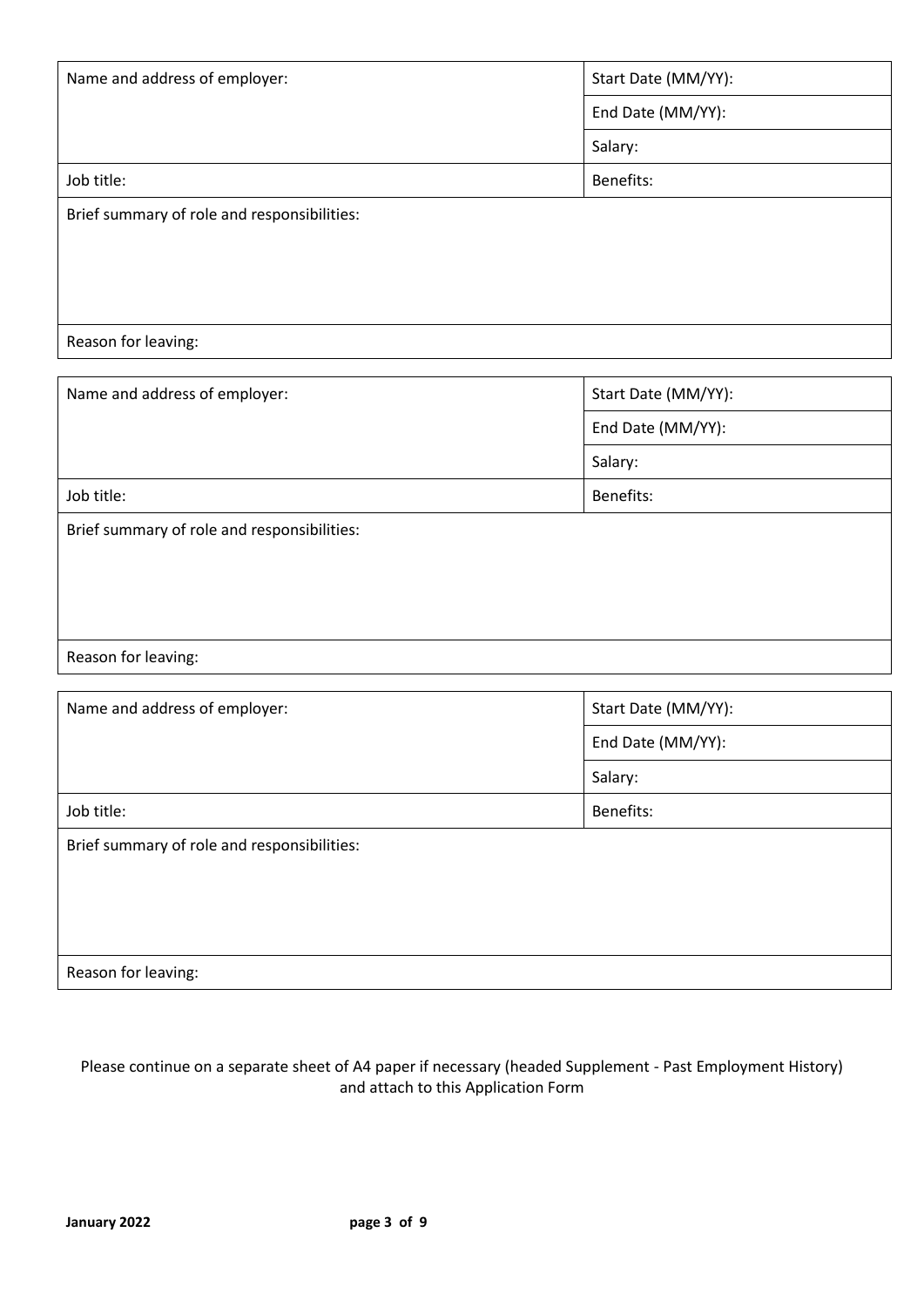# SECTION 3 – GAPS IN EMPLOYMENT HISTORY: If there are any gaps in your employment history since leaving full-time education (e.g. raising children, gap year, unemployment, study), please provide details including dates. Start date (MM/YY) Finish date (MM/YY) Reason

| SECTION 4 - EDUCATION AND QUALIFICATIONS                                                                                                                                                         |                                                                      |     |  |
|--------------------------------------------------------------------------------------------------------------------------------------------------------------------------------------------------|----------------------------------------------------------------------|-----|--|
| List below all the educational / training establishments you have attended and any qualifications gained there.<br>You may be asked to provide proof of any qualifications or training declared. |                                                                      |     |  |
| Name of School / College/                                                                                                                                                                        | Dates attended<br>Qualification(s) attained (subject, level & grade) |     |  |
| University:                                                                                                                                                                                      | From:                                                                | To: |  |
|                                                                                                                                                                                                  |                                                                      |     |  |
|                                                                                                                                                                                                  |                                                                      |     |  |
|                                                                                                                                                                                                  |                                                                      |     |  |
|                                                                                                                                                                                                  |                                                                      |     |  |

## Please continue on a separate sheet of A4 paper if necessary (headed Supplement – Education and Qualifications) and attach to this Application Form

| SECTION 5 - OTHER COURSES OR RELEVANT PROFESSIONAL DEVELOPMENT                                  |                |  |
|-------------------------------------------------------------------------------------------------|----------------|--|
| List below any courses you have attended which are required for the role or are relevant to it. |                |  |
| Name of course, where completed and qualification attained                                      | Date completed |  |
|                                                                                                 |                |  |
|                                                                                                 |                |  |
|                                                                                                 |                |  |
|                                                                                                 |                |  |
|                                                                                                 |                |  |

Please continue on a separate sheet of A4 paper if necessary (headed Supplement – Other Courses) and attach to this Application Form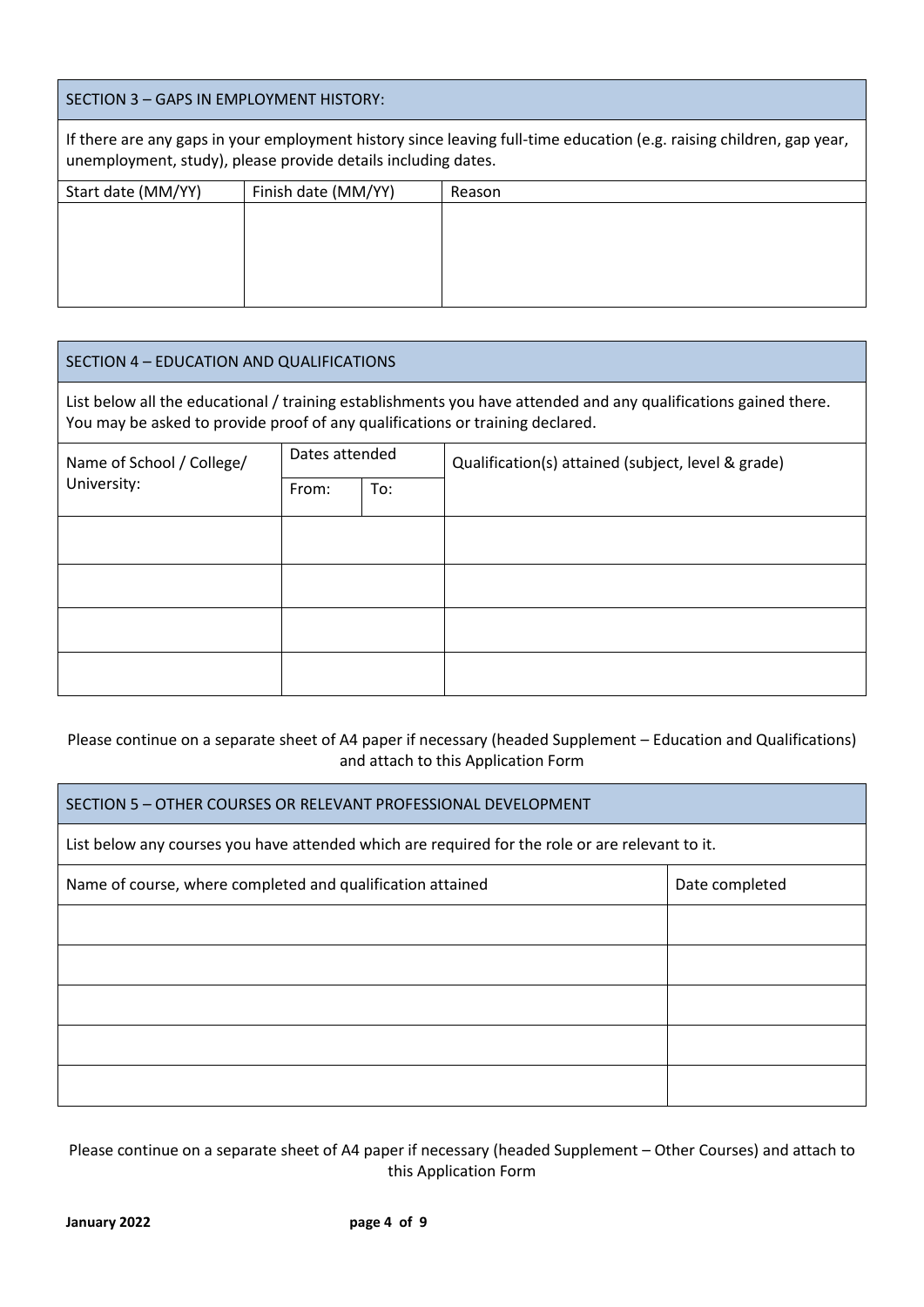## SECTION 6 – SUITABILITY

Give your reasons for applying for this role and state why you believe you are suitable for the position. Use the Job Description and Person Specification if issued and describe any experience and skills you have gained which demonstrate your ability and aptitude to undertake the duties of the post.

# SECTION 7 – PERSONAL INTERESTS

Please provide details of any interests which may benefit the extra-curricular activities at St Peter's School & Sunnylands Nursery

### SECTION 8 – IT & COMPUTING SKILLS

Please provide details of any relevant computing skills and in particular Microsoft Office products.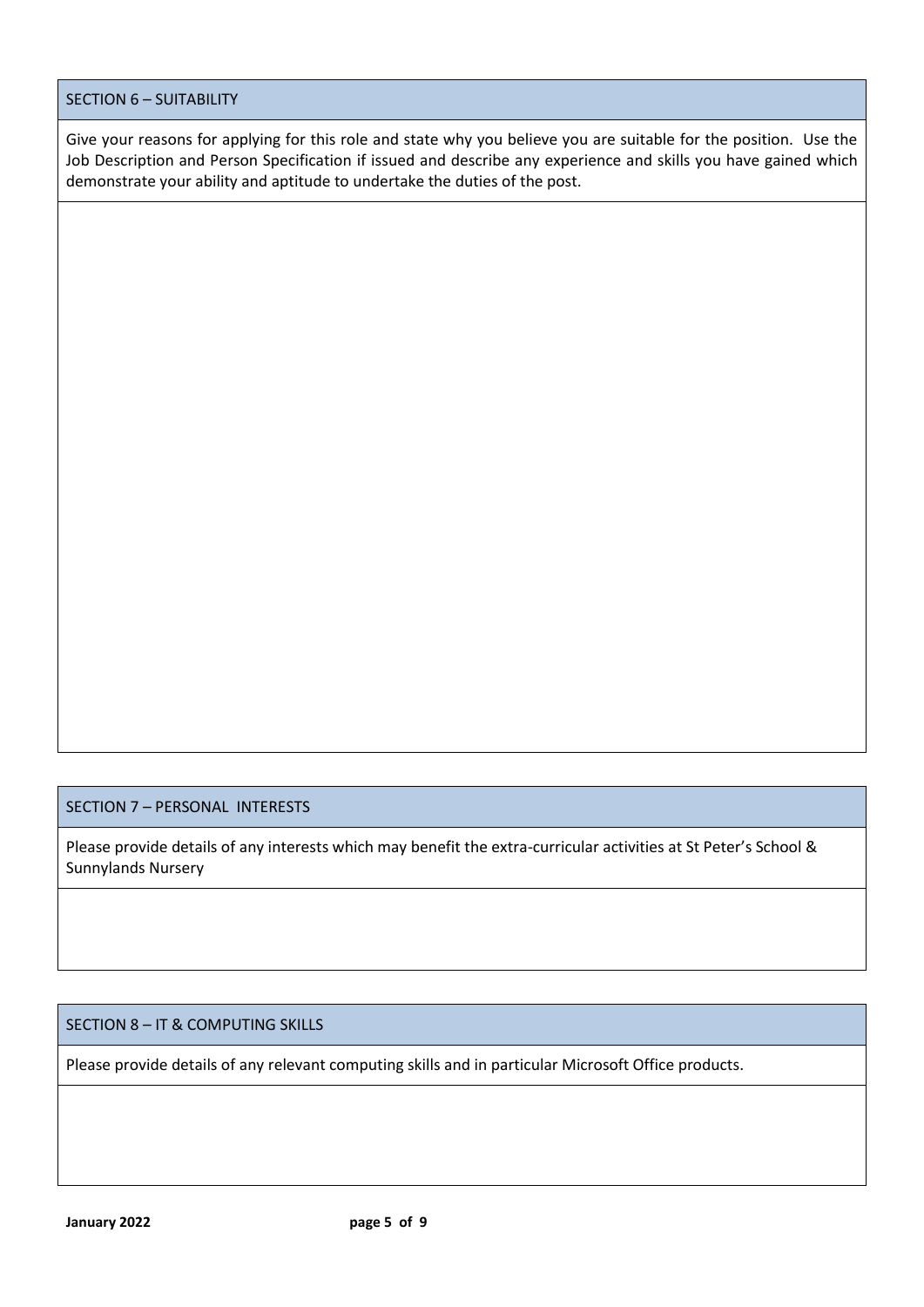#### SECTION 9 – REFEREES

**Please provide the names and contact details, including telephone and email address, for at least two referees who can comment on your suitability for this role. One referee must be your current or most recent employer or, if you have not been employed, your college or school tutor. If you are not currently working with children but have done so in the past, a reference will be required from your most recent employment working with children. I**deally your second referee will be your previous employer.

If you are successful and the references provided are considered unsatisfactory, in order to satisfy our safeguarding checks, we may require references from organisations other than those provided on your application form.

Referees will be asked about any disciplinary offences/ concerns relating to children. In the case of any reference provided by a school which is not countersigned by the Head, then we may seek confirmation of the details in the reference from the Head. Please note we may approach previous employers to verify particular experience or qualifications before the interview.

References will not be accepted from relatives or those writing solely in the capacity of friends.

| Referee 1 - current or most recent employer |                                            |
|---------------------------------------------|--------------------------------------------|
| Name:                                       | Job Title:                                 |
| School/Company:                             | May we contact prior to interview?: YES/NO |
| Address:                                    | Email:                                     |
|                                             | Telephone:                                 |
| Postcode:                                   | Mobile:                                    |
| <b>Referee 2</b>                            |                                            |
| Name:                                       | Job Title:                                 |
| School/Company:                             | May we contact prior to interview?:YES/NO  |
| Address:                                    | Email:                                     |
|                                             | Telephone:                                 |
| Postcode:                                   | Mobile:                                    |
| <b>Referee 3</b>                            |                                            |
| Name:                                       | Job Title:                                 |
| School/Company:                             | May we contact prior to interview?:YES/NO  |
| Address:                                    | Email:                                     |
|                                             | Telephone:                                 |
| Postcode:                                   | Mobile:                                    |

#### SECTION 9 - DECLARATION

I declare that the information given on this Application Form is true and correct, to the best of my knowledge. I understand that providing false information is an offence which could result in my application being rejected or (if the false information comes to light after my appointment) summary dismissal, and may amount to a criminal offence. I consent to the School processing the information given on this form, as may be necessary during the recruitment and selection process. I understand that if my application is successful the information provided in this form (together with any attachments) will be retained on my personnel file; if my application is unsuccessful, all documentation relating to my application will be confidentially destroyed after six months.

Signed: **Date: Date: Contract Contract Contract Contract Contract Contract Contract Contract Contract Contract Contract Contract Contract Contract Contract Contract Contract Contract Contract Contract Contract Contract**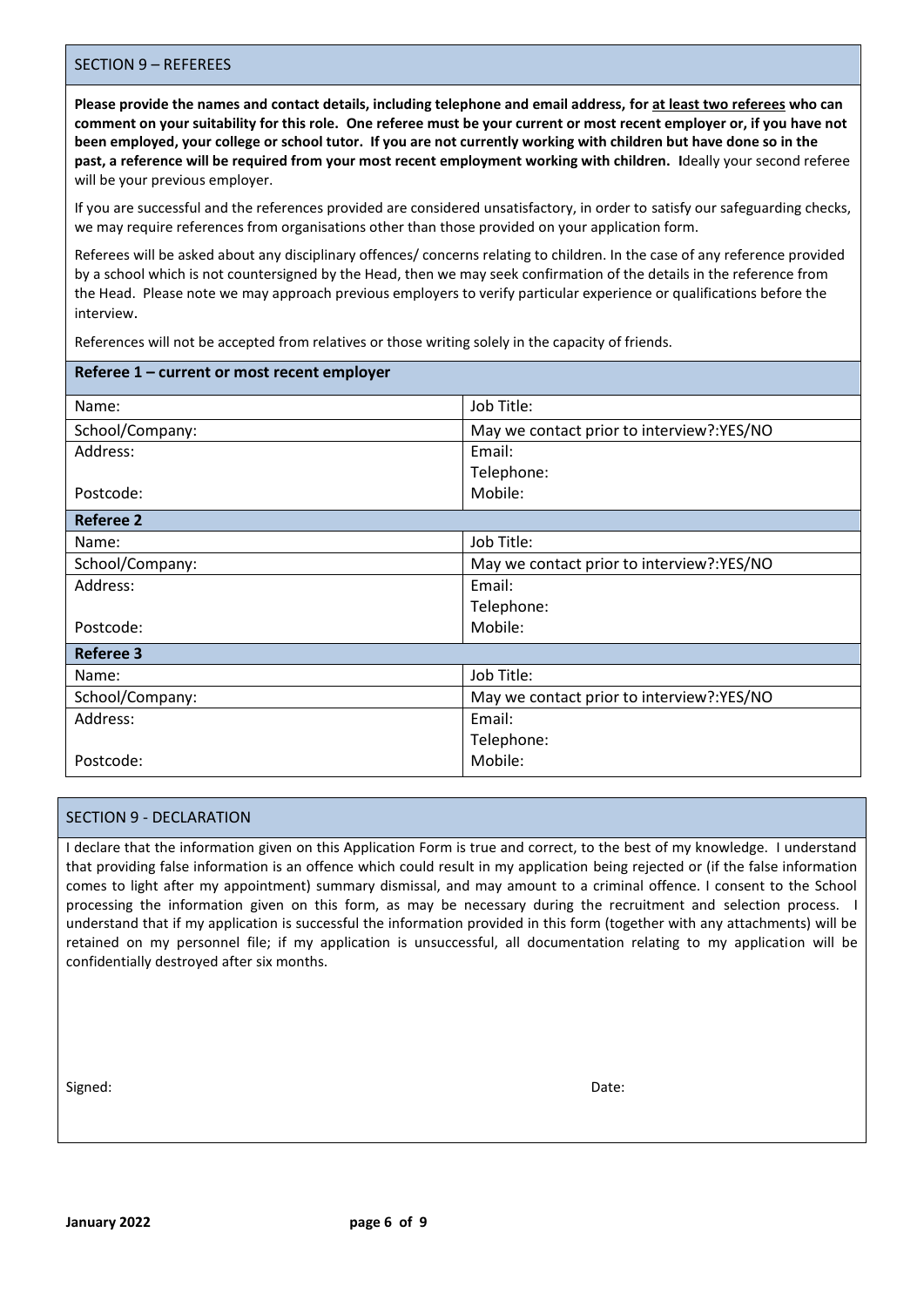





# St Peter's School & Sunnylands Nursery

## **SUPPLEMENT TO THE APPLICATION FORM**

This part of the Application Form must be completed by all applicants for posts within the School and Nursery as it contains information that will enable us to record and monitor information in connection with equal opportunities and fulfil our responsibilities towards safeguarding and child protection.

Employment with the School will be conditional upon us verifying the applicant's medical fitness for the role. Therefore, if your application is successful, you will be required to complete a medical questionnaire which may be assessed by the School's medical adviser, against the requirements of the role. There may be occasions when the School will request your permission for access to your medical records and / or refer you to a specialist.

| <b>Name of Applicant:</b>              |                                                                                                                                      |                                           |
|----------------------------------------|--------------------------------------------------------------------------------------------------------------------------------------|-------------------------------------------|
| <b>Position applied for:</b>           |                                                                                                                                      |                                           |
| <b>Academic Staff only</b>             | Do you have Qualified Teacher Status?<br>Do you have a TRN / DfES / Teachers' Pension Number?<br>If YES, please provide your number: | Yes/No<br>Yes/ No                         |
| Date of Birth (DD/MM/YY):              |                                                                                                                                      |                                           |
| <b>CURRENT DRIVING LICENCE:</b>        |                                                                                                                                      |                                           |
| None / Full / Provisional/ HGV / PSV   |                                                                                                                                      | Date licence obtained:                    |
| Do you have the use of a car? YES / NO |                                                                                                                                      | Do you have category D1 (minibus): YES/NO |

#### **DETAILS OF ANY CRIMINAL CONVICTIONS**

Any offer of employment is conditional upon the School obtaining an Enhanced Disclosure from the Disclosure and Barring Service (DBS), which the School considers to be satisfactory. It is unlawful for the School to employ anyone who is barred from working with children. It is a criminal offence for any person who is barred from working with children to attempt to apply for a position at the School. If you are successful in your application you will be required to complete a DBS Disclosure Application Form provided by our DBS checking partners. Any information disclosed will be handled in accordance with any guidance and/or Code of Practice published by the DBS.

The School is exempt from the Rehabilitation of Offenders Act 1974 and therefore all convictions, cautions, reprimands and final warnings (including those which would normally be considered as "spent" under the Act) must be declared, subject to the DBS filtering rules. The amendments to the Exceptions Order 1975 (2013) provide that certain spent and unspent convictions and cautions are `protected` and are not subject to disclosure to employers, and cannot be taken into account. Guidance and criteria on the filtering of these cautions and convictions can be found on the DBS website at **https://www.gov.uk/government/news/disclosure-and-barring-service-filtering**.

If you have a criminal record this will not automatically debar you from employment; each case will be fairly and objectively assessed by the School in relation to the nature of the employment applied for, and the nature of the offence concerned. Please note that any employer being contacted for a reference, will be asked to declare if you have been subject to any substantiated allegations or concerns, as defined by the DfE, that have been raised (whether formally or informally) about you relating to the safety and welfare of children and young people, and if so, the outcome.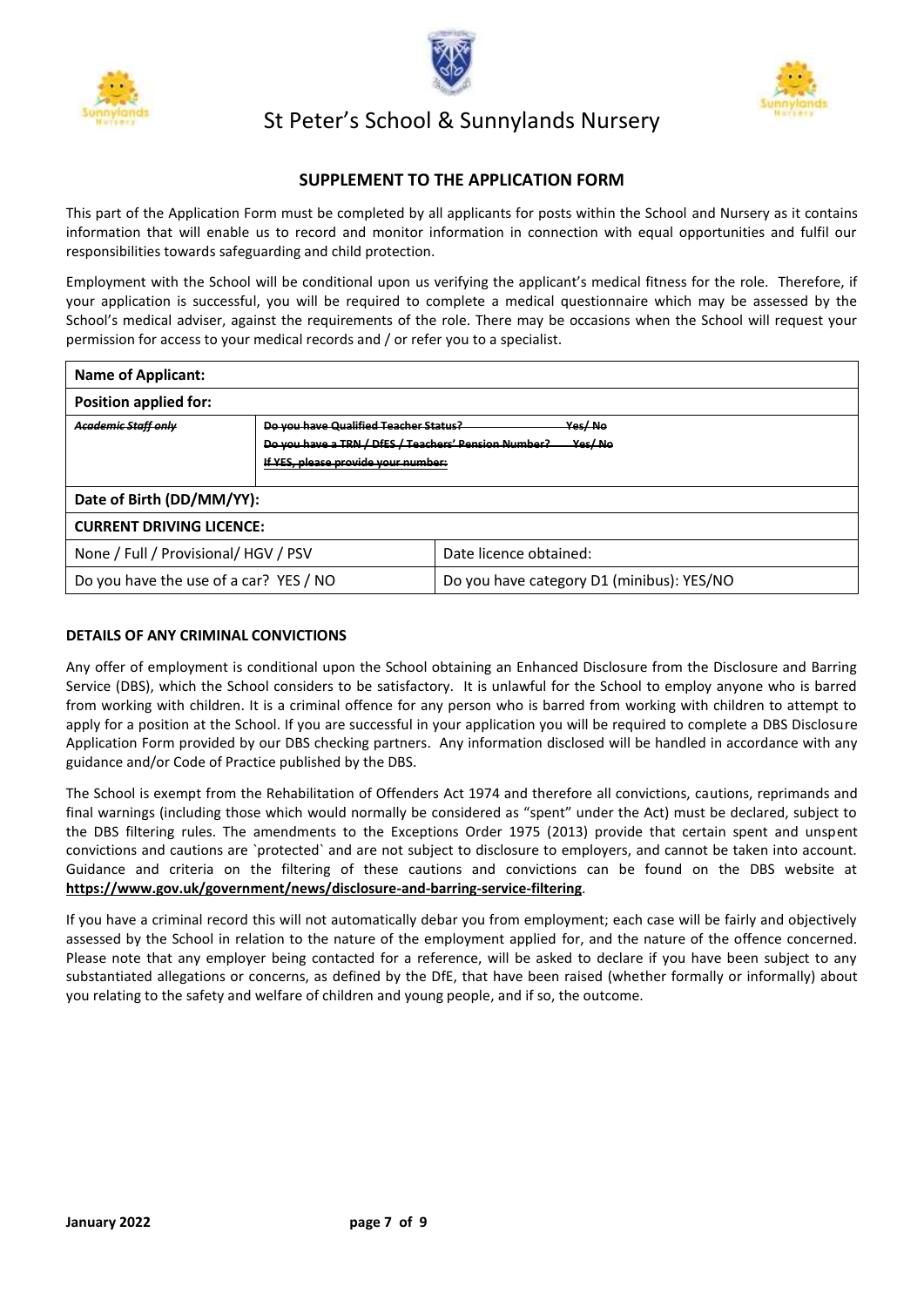| Do you have any <i>spent</i> or <i>unspent</i> convictions, cautions, reprimands or warnings that are not                                                                                                                                                                | YES / NO |
|--------------------------------------------------------------------------------------------------------------------------------------------------------------------------------------------------------------------------------------------------------------------------|----------|
| "protected" as defined by the Rehabilitation of Offenders Act 1974 (Exceptions) Order 1975 (as                                                                                                                                                                           |          |
| amended in 2013)?                                                                                                                                                                                                                                                        |          |
| Is there any relevant court action pending against you?                                                                                                                                                                                                                  | YES / NO |
| Do you have any endorsements on your driving licence?                                                                                                                                                                                                                    | YES / NO |
| If YES to any of the above, please give details below (and continue on an additional sheet if necessary):                                                                                                                                                                |          |
| Have you ever been referred to, or are you the subject of a sanction, restriction or prohibition<br>issued by, the National College for Teaching and Leadership (NCTL), any equivalent body in the UK<br>or a regulator of the teaching profession in any other country? | YES / NO |
| Have you ever been the subject of a direction under section 142 of the Education Act 2002?                                                                                                                                                                               | YES / NO |
| (Formerly List 99 - People barred from working with children)                                                                                                                                                                                                            |          |
| <b>Equal Opportunities - Optional Question</b>                                                                                                                                                                                                                           | YES / NO |
| Do you consider yourself to have a disability (The Equality Act defines disability as "A physical or mental impairment                                                                                                                                                   |          |
| which has a substantial and long-term effect on a person's ability to carry out normal day-to-day activities"                                                                                                                                                            |          |
| <b>Equal Opportunities - Optional Question</b>                                                                                                                                                                                                                           |          |
|                                                                                                                                                                                                                                                                          |          |
| If answering "Yes" to any of the questions please provide details on a separate sheet and send this in a sealed<br>envelope marked "confidential" with your application form.                                                                                            |          |

#### **DECLARATION:**

- I declare that the information given on this Supplement to the Application Form is true and correct, to the best of my knowledge.
- I understand that providing false information is an offence, which could result in my application being rejected or (if the false information comes to light after my appointment) summary dismissal, and may amount to a criminal offence.
- I confirm that I am not on the Children's Barred List, disqualified from working with children or subject to sanctions imposed by a regulatory body.
- I confirm that I am not subject to a direction under section 142 of the Education Act 2002
- I confirm that, to the best of my knowledge, I am not disqualified from working in early years provision or later years provision with children under the age of eight.
- I consent to the School processing the information given on this form, including any "sensitive" information, as may be necessary during the recruitment and selection process.
- I understand that if my application is successful the information provided in this form (together with any attachments) will be retained on my personal file; if my application is unsuccessful, all documentation relating to my application will be confidentially destroyed after 6 months.

| -<br>------------------------------<br>----------------------- |
|----------------------------------------------------------------|
|----------------------------------------------------------------|